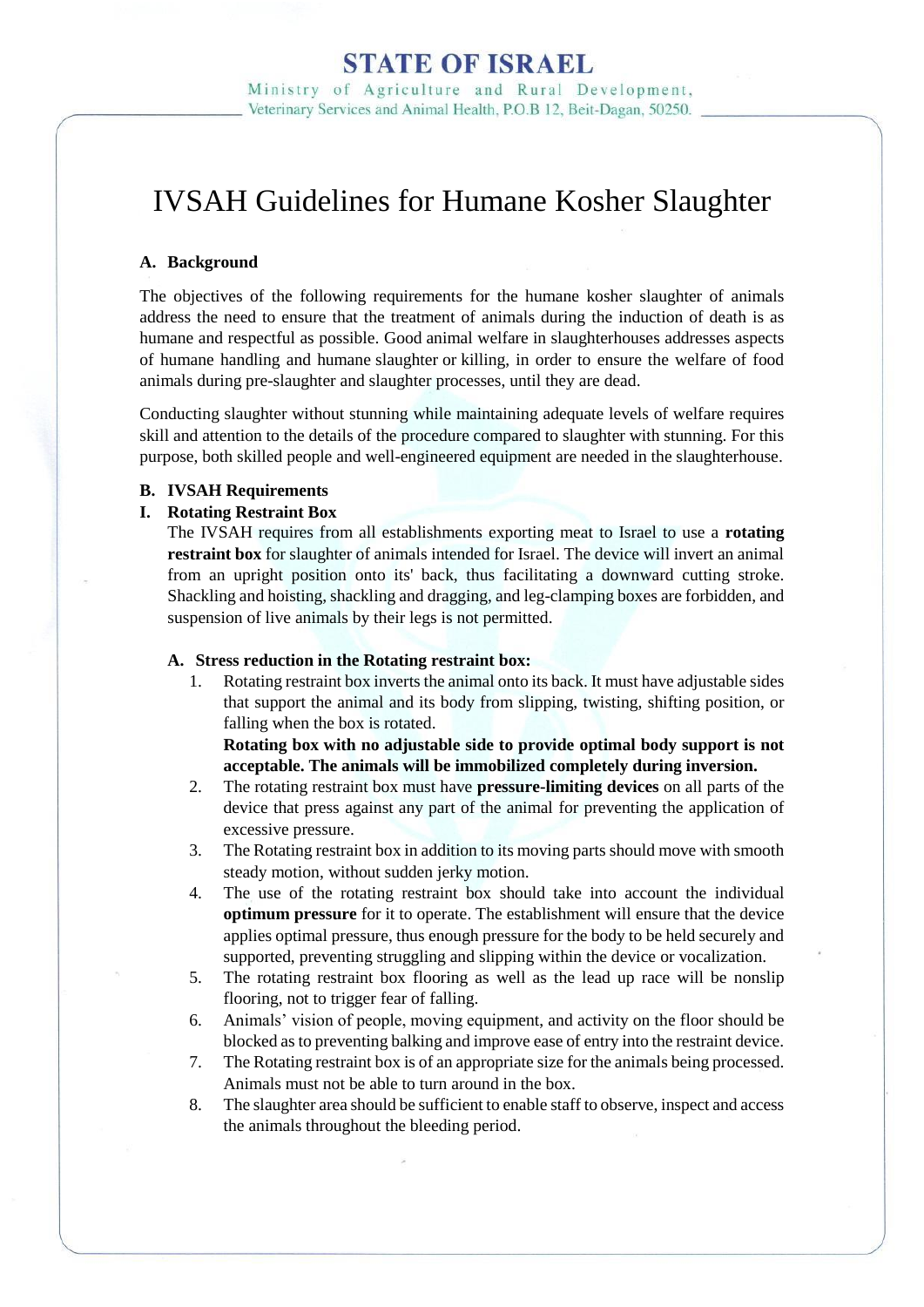Ministry of Agriculture and Rural Development, Veterinary Services and Animal Health, P.O.B 12, Beit-Dagan, 50250.

## **B. Operating the Rotating Restraint Box:**

- 1. Maintain slaughter area clean during operation.
- 2. Cattle that fight restraint are more likely to have prolonged sensibility; gentle operation of restraint devices facilitates rapid loss of sensibility.
- 3. Since head restraint is more aversive to the animal than body restraint, slaughter of cattle will occur **within 10 seconds** after their heads are restrained in the neck yoke.
- 4. Incision of both carotid arteries (at the very least) will be performed. In case of false aneurysms (formation of blood clots occluding the severed arteries), the incision should be deepened in order to prevent unnecessary prolonged periods of consciousness. Touching or palpating the incision area is painful, therefore forbidden.
- 5. Reduce the pressure applied by the head holders (but do not remove it), rear pusher gates, and other devices immediately after the throat cut to promote rapid bleed out.
- 6. The time passed from the incision and up to the animals' complete release from the box (head and body) will be **no less than 30 seconds**.
- 7. Animals' release from the restraint box will be carried out in a smooth, gliding motion onto an elevated table or platform, without falling since loss of consciousness has not been established at this stage.
- 8. The animal will remain at the above-mentioned table until a skilled worker that was trained particularly for it, will determine unconsciousness. The worker must determine unconsciousness in every animal slaughtered.
- 9. Unconsciousness is the loss of individual awareness that occurs when the brain's ability to in integrate information is blocked or disrupted. Prior to hanging, it is mandatory that all signs of brainstem functions such as the corneal reflex to be absent. Additional indicators of consciousness, which must be absent, are righting reflex, rhythmic breathing, eye tracking, and natural blinking (menace reflex).
- 10. Even though an animal showing only a corneal reflex is unconscious, to provide a good margin of safety, it should be absent before dressing procedures start, thus determining that the animal is completely insensible, before invasive dressing procedures such as skinning or horn or leg removal are started.
- 11. Absence of the corneal reflex and complete unconsciousness before dressing procedures are mandatory.
- 12. Cattle that fight restraint are more likely to have prolonged sensibility. Gentle operation of restraint devices facilities rapid loss of sensibility.
- 13. The following methods of restraint are absolutely forbidden for conscious animals that are still sensible.
	- Shackle and hoist and suspension by the leg or legs.
	- Shackle and drag by the legs and then roll the animal onto its back.
	- Trip floor boxes that cause the animal to fall down with the use of a slanted floor or other device.
	- Leg clamping rotating boxes.
	- Hanging animals for bleeding.
	- Any dressing procedures such as horn removal or skinning.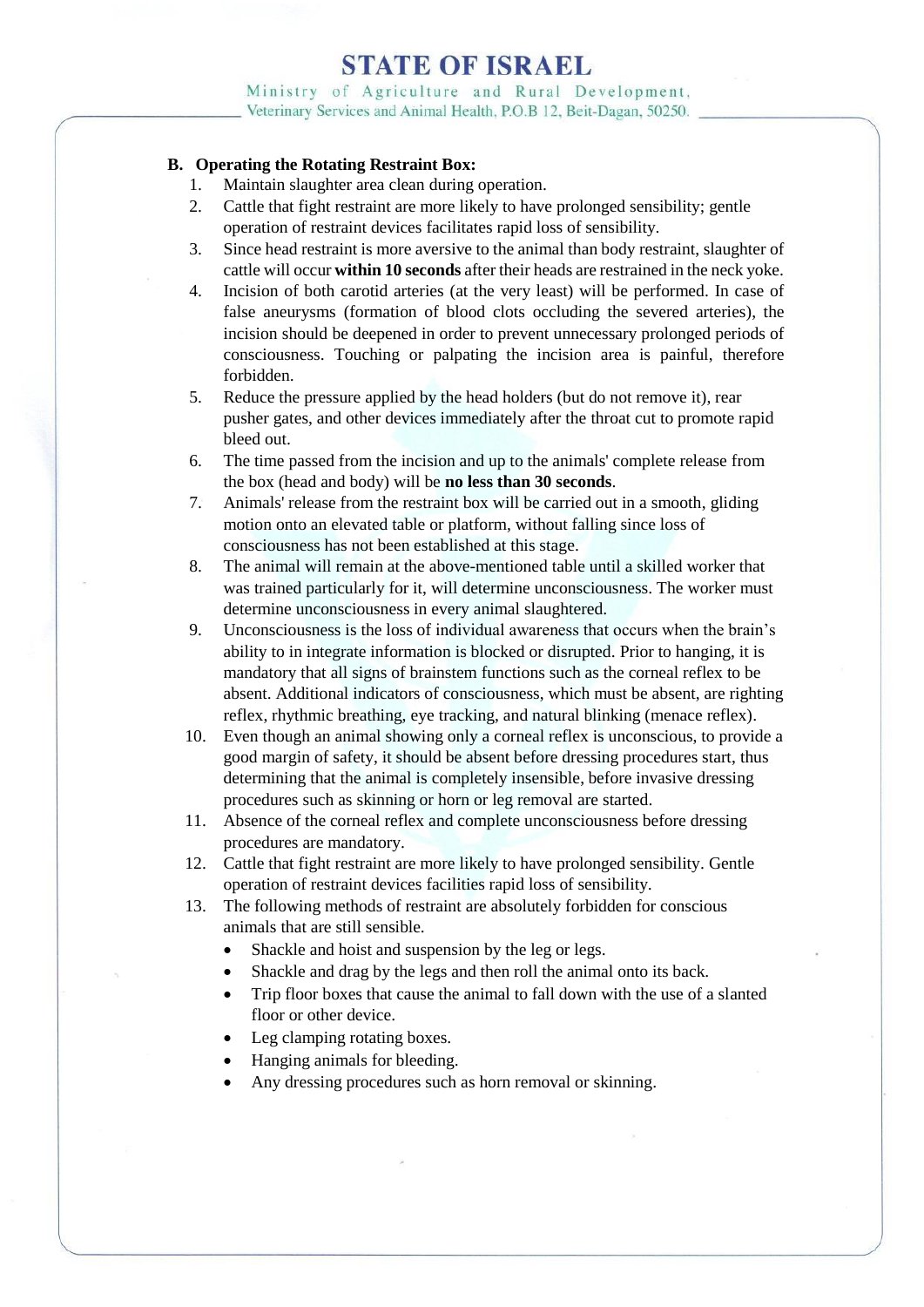Ministry of Agriculture and Rural Development. Veterinary Services and Animal Health, P.O.B 12, Beit-Dagan, 50250.

## **II. Veterinary Control over the Practice of Humane Kosher Slaughter.**

The act of kosher slaughter is performed according to the **Dietary Codes** of Judaism, which differ from the **Veterinary Codes**. Kosher slaughter requires throat cutting without stunning, a unique method in which instantaneous unconsciousness **is not induced**, and in some cases, may be prolonged.

IVSAH requires that all countries interested in exporting meat to Israel will have written procedures and instructions regarding the veterinary control over the practice of humane ritual kosher slaughter issued by the Central Competent Authority (CCA). It is the IVSAH recommendation that kosher slaughter CCAs' guidance are addressed by national humane slaughter regulations.

The CCA must provide specific procedures and instructions regarding the veterinary control over the practice of humane ritual kosher slaughter. The procedures must include instructions regarding daily official veterinary verifications on the establishments' program implementation, method of documentation of the verifications, and regulatory actions in case of noncompliances. The official veterinary verifications must insure that the establishment meets all the requirements stated in this document.

The CCA will determine minimum standards for [animal welfare,](http://www.oie.int/index.php?id=169&L=0&htmfile=glossaire.htm#terme_bien_etre_animal) including requirements for inspection of animals before, during, and after their transport, and appropriate certification and record keeping. Standards will be set for facilities, for the competence of animal handlers, drivers, and managers of facilities in relevant issues in animal welfare. The CCA will ensure appropriate awareness, training, implementation of the standards, monitoring, and evaluation of the effectiveness of the standards of welfare.

The Veterinary control should ensure that slaughterhouse staff and animal handlers are competent and carry out their tasks in accordance with the principles of animal welfare.

## **III. Establishments' Control over the Practice of Humane Kosher Slaughter**.

- (1) It is in the responsibility of the establishment to write and implement a plan for animal welfare, which will address general issues of handling and slaughter, as well as issues that are exclusive to the kosher ritual slaughter.
- (2) The plan is mandatory and its implementation requires verifications, monitoring, documentation, and validation as expected from food safety programs.
- (3) The AVMA Guidelines for the Humane Slaughter of Animals: 2016 Edition, and chapter 7 of the OIE Terrestrial Code, in particular, articles 7.5.2 and 7.5.3, will serve as reference guides for the welfare plan. All slaughterhouse operations should comply with Humane Handling requirements.
- (4) The welfare plan should maintain a good level of animal welfare at all stages of the handling of animals until they are dead. The plan will include standard operating procedures for each step of animal handling starting at the loading for transport and up to the stage that the animals are dead, as to ensure that animal welfare is properly implemented based on relevant indicators.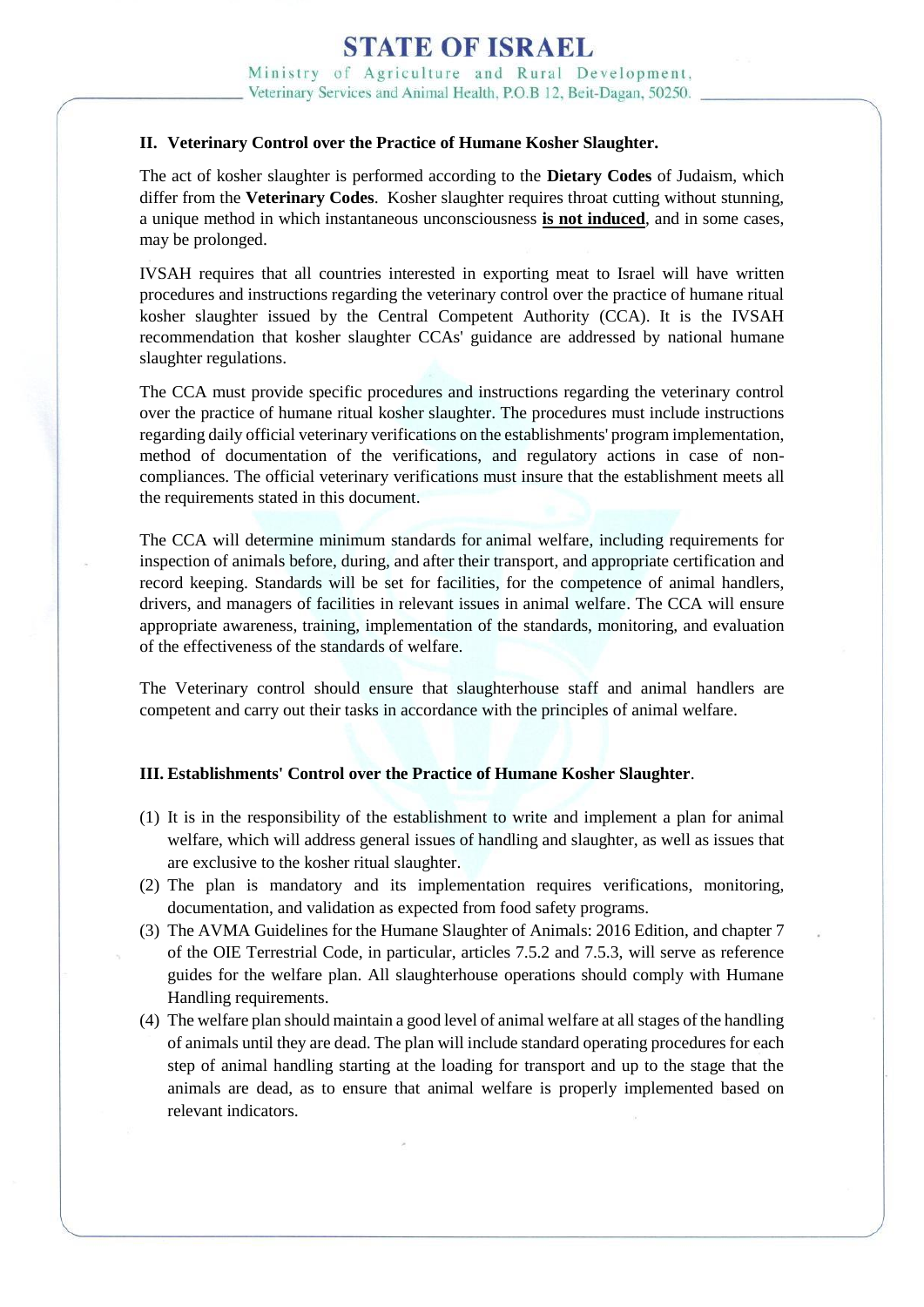Ministry of Agriculture and Rural Development, Veterinary Services and Animal Health, P.O.B 12, Beit-Dagan, 50250.

- (5) The plan should contain objective scoring of animal welfare, and will document the effectiveness of the welfare plan by means of different measurements, such as:
	- Vocalization Scoring by the percentage that vocalize (moo or bellow) during handling and restraint.
	- Electric Scoring by the percentage of animals that move due to the use of an electric goad.
	- Percentage of animals that slip during handling.
	- Percentage of animals that fall during handling.
	- Quantity, type, and location of hemorrhages on the carcasses as an indicator of mishandling, hitting, or abuse.
	- Other measures.
- (6) The welfare plan should also include specific corrective actions in case of specific risks.
- (7) When an animal welfare problem occurs in the slaughterhouse, the cause of the problem must be determined by a documented investigation. The plan will specify the appropriate corrective and preventive actions, and in which cases performance of re-evaluation of the plan is required.
- (8) IVSAH prohibits abusive practices such as beating animals in any manner, tail twisting or hitting, dragging downed nonambulatory animals; poking sensitive areas such as the eyes. anus, or udder; slamming gates deliberately on animals; deliberately driving animals over the top of a downed animal. The use of electrical prods during handling of animals and walking to slaughter should be minimized.

### **(9) The plan will include the followings:**

i. Training of employees: It is in the responsibility of the slaughterhouse that animal handlers' employees should be experienced and competent in handling and moving farm livestock, and understand the behavior patterns of animals and the underlying principles necessary to carry out their tasks.

Handlers need to understand behavioral principles such as flight zone and point of balance in order to avoid handling problems that compromise welfare

- ii. Animal handlers conduct should be calm and quiet. They should refrain from yelling, whistling, or repeatedly hitting the sides of the vehicle\walk.
- iii. Establish handling recommendations to reduce electric prod use and maintain efficient handling. Electric goads and prods should be minimized, only to be used in extreme cases and not on a routine basis to move animals. The use and the power output should be restricted to that necessary to assist movement of an animal and only when an animal has a clear path ahead to move.

The use of such devices should be limited to battery-powered goads on the hindquarters, and never on sensitive areas such as the eyes, mouth, ears, anogenital region, or belly.

iv. Painful procedures (including whipping, kicking, tail twisting, use of nose twitches, pressure on eyes, ears or external genitalia), or the use other aids which cause pain and suffering (including large sticks, sticks with sharp ends, lengths of metal piping, fencing wire or heavy leather belts), are forbidden.